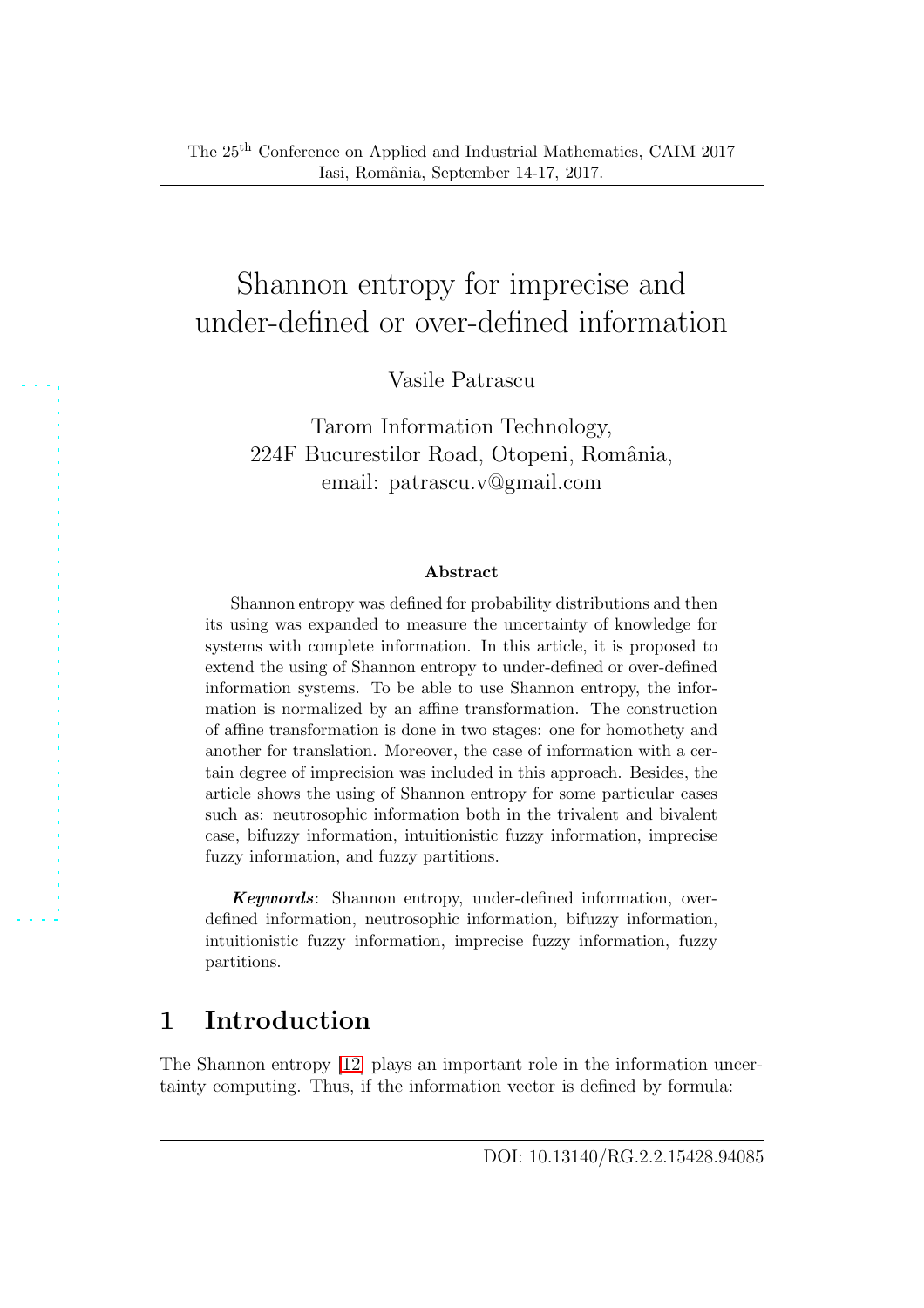<span id="page-1-4"></span>
$$
p = (p_1, p_2, \dots, p_n) \in [0, 1]^n
$$
 (1)

and it verifies the condition of partition of unity, namely,

<span id="page-1-1"></span>
$$
\sum_{j=1}^{n} p_j = 1
$$
 (2)

then, we compute the Shannon entropy using the well-known formula:

<span id="page-1-0"></span>
$$
E_S(p) = -\frac{1}{\ln(n)} \sum_{i=1}^n p_i \ln(p_i)
$$
 (3)

The formula [\(3\)](#page-1-0) can be used only and only the information vector verifies the condition of the partition of unity [\(2\)](#page-1-1). But, what happens when the information is under-defined, when there exists the following inequality:

<span id="page-1-2"></span>
$$
\sum_{j=1}^{n} p_j < 1
$$
 (4)

Also, what happens when the information is over-defined, when there exists the following inequality:

<span id="page-1-3"></span>
$$
\sum_{j=1}^{n} p_j > 1
$$
 (5)

Usually, the degree of uncertainty for a vector information can have values in the interval  $[0, 1]$ . Consequently, it is evidently that there exist different vectors from the n-dimensional unit hypercube that have the same value for the degree of uncertainty. For any value from the interval  $[0, 1]$  it can associated a class of vectors that have for the degree of uncertainty a specified value. Hence, it results the following idea: for each information vector  $p$  that verifies the conditions  $(4)$  or  $(5)$ , we must find an equivalent information vector  $\hat{p}$  that verifies the condition [\(2\)](#page-1-1) and then we obtain the entropy  $E_S(p)$ calculating entropy  $E_s(\hat{p})$  using formula [\(3\)](#page-1-0). The obtaining of the equivalent vector  $\hat{p}$  will be done using a normalization transformation and in the end it results a vector that verifies the condition of partition of unity [\(2\)](#page-1-1).

Usually, the equivalent vector  $\hat{p} = (\hat{p}_1, \hat{p}_2, \dots, \hat{p}_n)$  is obtained under the condition of the information proportionality, and it is determined a real and positive number  $\lambda$ , so that:

$$
\hat{p} = \lambda \cdot p \tag{6}
$$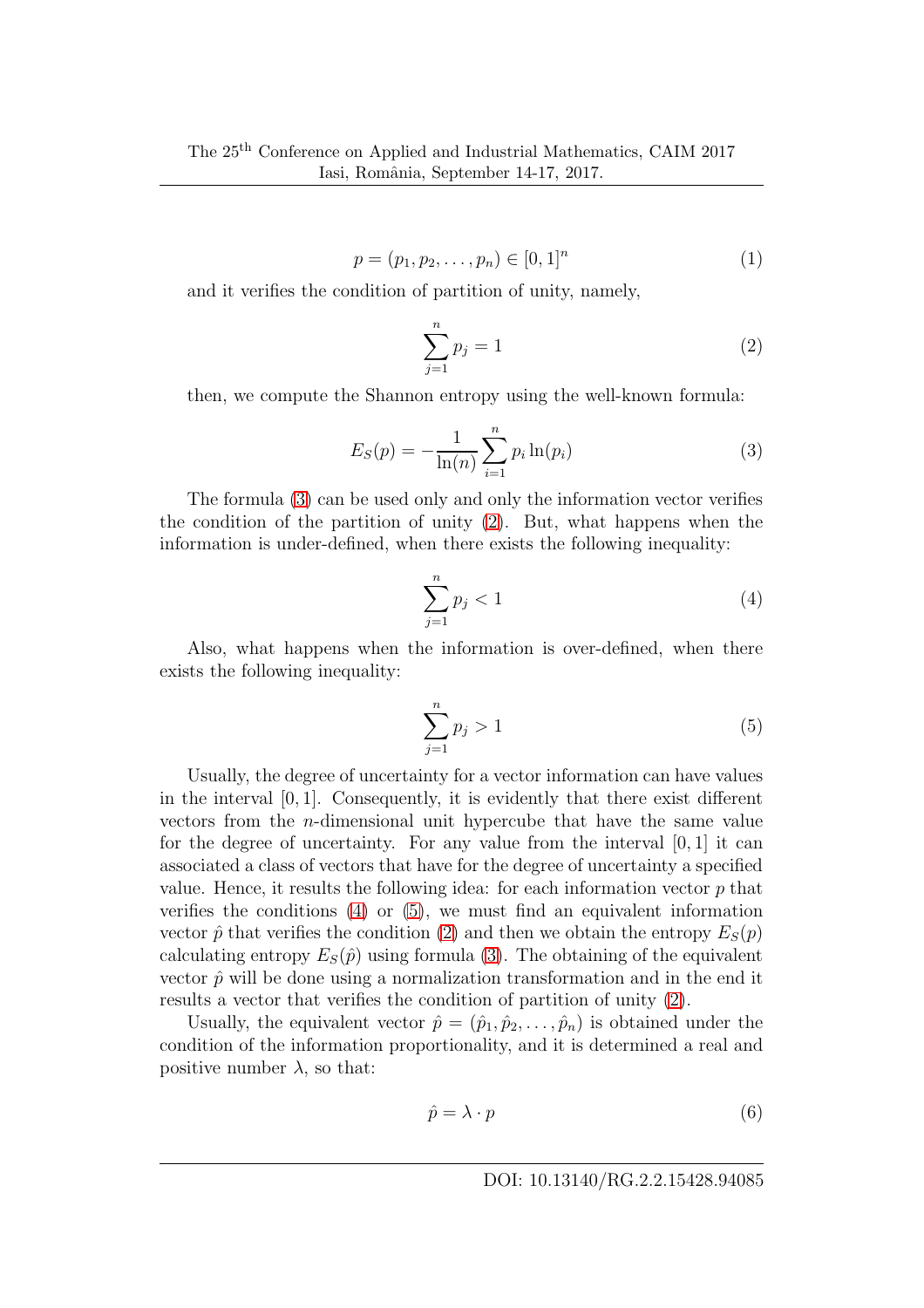From the condition [\(2\)](#page-1-1) applied to vector  $\hat{p}$  it results the number  $\lambda$ :

$$
\lambda = \left(\sum_{j=1}^{n} p_j\right)^{-1} \tag{7}
$$

Using the scaling factor, it is obtained the normalized vector  $\hat{p}$ :

<span id="page-2-0"></span>
$$
\hat{p}_i = \frac{p_i}{\sum_{j=1}^n p_j} \tag{8}
$$

The formula [\(8\)](#page-2-0) has a deficiency because it becomes instable when the sum of the components approaches to zero. In addition, we cannot use the normalization transformation defined by  $(8)$ , if the information vector  $p =$  $(p_1, p_2, \ldots, p_n)$  has a degree of imprecision defined by the parameter  $s \in \mathbb{R}$ [0, 1]. In this context, we are faced to compute the Shannon entropy for the extended vector of information denoted by P and defined by:

<span id="page-2-1"></span>
$$
P = (p_1, p_2, \dots, p_n, s) \tag{9}
$$

It is observable that the formula [\(8\)](#page-2-0) does not take into account the degree of imprecision s and this is an additional disadvantage. In order to solve the problem of information normalization, we will construct an affine transformation having two steps: a translation transformation [\[8\]](#page-16-1) and a homothetic one [\[7\]](#page-16-2). Next, the article has the following structure: section 2 shows the construction of homothetic transformation; section 3 shows the construction of translation transformation; section 4 shows the aggregation of homothetic and translation in an affine transformation; section 5 shows particular cases of using of the proposed entropy computing method; section 6 shows some conclusions while the last section is that of references.

# 2 Homothetic transformation for over-defined information

In this section, we will analyze the case of over-defined information and without having the degree of imprecision. In other words, the vector of information  $p = (p_1, p_2, \ldots, p_n)$  verifies the inequality [\(5\)](#page-1-3) and the degree of imprecision is zero, namely:

$$
\sum_{j=1}^{n} p_j > 1
$$
 (10)

and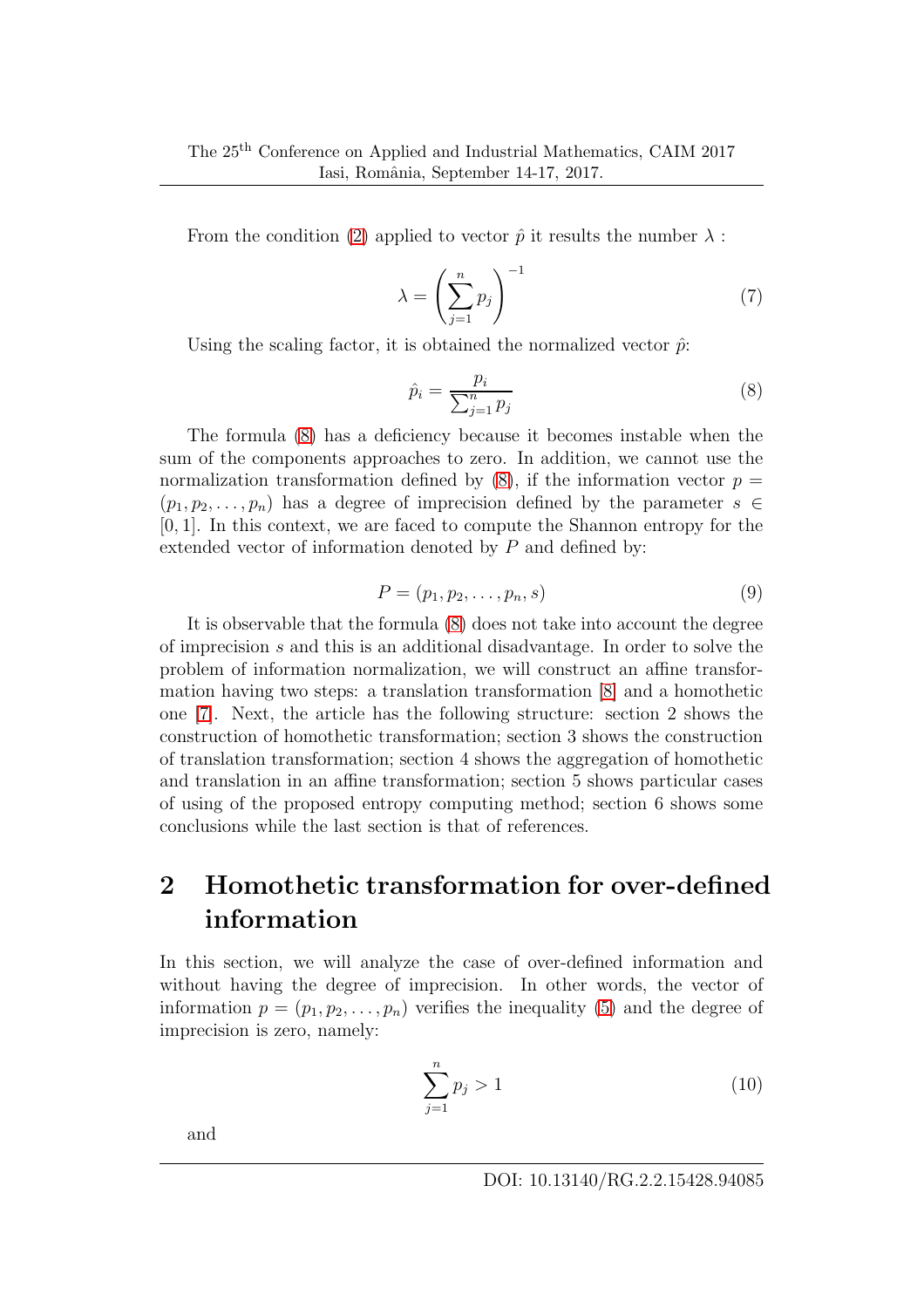$$
s = 0 \tag{11}
$$

We can write the Jensen inequality [\[5\]](#page-15-0), [\[6\]](#page-16-3):

$$
-\sum_{i=1}^{n} p_i \ln(p_i) \le -\sum_{i=1}^{n} p_i \ln\left(\frac{1}{n} \sum_{j=1}^{n} p_j\right)
$$
 (12)

and the following equivalent forms:

$$
-\sum_{i=1}^{n} \frac{p_i}{\sum_{j=1}^{n} p_j} \ln \left( \frac{p_i}{\sum_{j=1}^{n} p_j} \right) \le \ln(n) \tag{13}
$$

$$
-\frac{1}{\ln(n)}\sum_{i=1}^{n}\frac{p_i}{\sum_{j=1}^{n}p_j}\ln\left(\frac{p_i}{\sum_{j=1}^{n}p_j}\right) \le 1
$$
\n(14)

We obtained the Shannon entropy for over-defined information:

<span id="page-3-0"></span>
$$
E_S(p) = -\frac{1}{\ln(n)} \sum_{i=1}^n \frac{p_i}{\sum_{j=1}^n p_j} \ln\left(\frac{p_i}{\sum_{j=1}^n p_j}\right)
$$
(15)

We will denote:

<span id="page-3-2"></span>
$$
\hat{p}_i = \frac{p_i}{\sum_{j=1}^n p_j} \tag{16}
$$

and [\(15\)](#page-3-0) becomes:

<span id="page-3-1"></span>
$$
E_S(p) = -\frac{1}{\ln(n)} \sum_{i=1}^n \hat{p}_i \ln(\hat{p}_i)
$$
 (17)

The formula [\(17\)](#page-3-1) represents the Shannon entropy that is utilized for the normalized information obtained using the homothetic transformation [\(16\)](#page-3-2). The information vector  $\hat{p}$  describes normalized information and belongs to the polytope defined by [\(2\)](#page-1-1). But, the formula [\(16\)](#page-3-2) becomes quite instable when the sum  $(\sum_{j=1}^n p_j)$  is approaching zero. Because of that, we will directly use this normalization only when the sum  $(\sum_{j=1}^n p_j)$  is greater than one, namely when the information is over-defined. When the sum  $(\sum_{j=1}^n p_j)$  is less than one, namely the information is under-defined, we firstly do a translation and secondly the homothety defined by [\(16\)](#page-3-2). The translation is presented in the next section.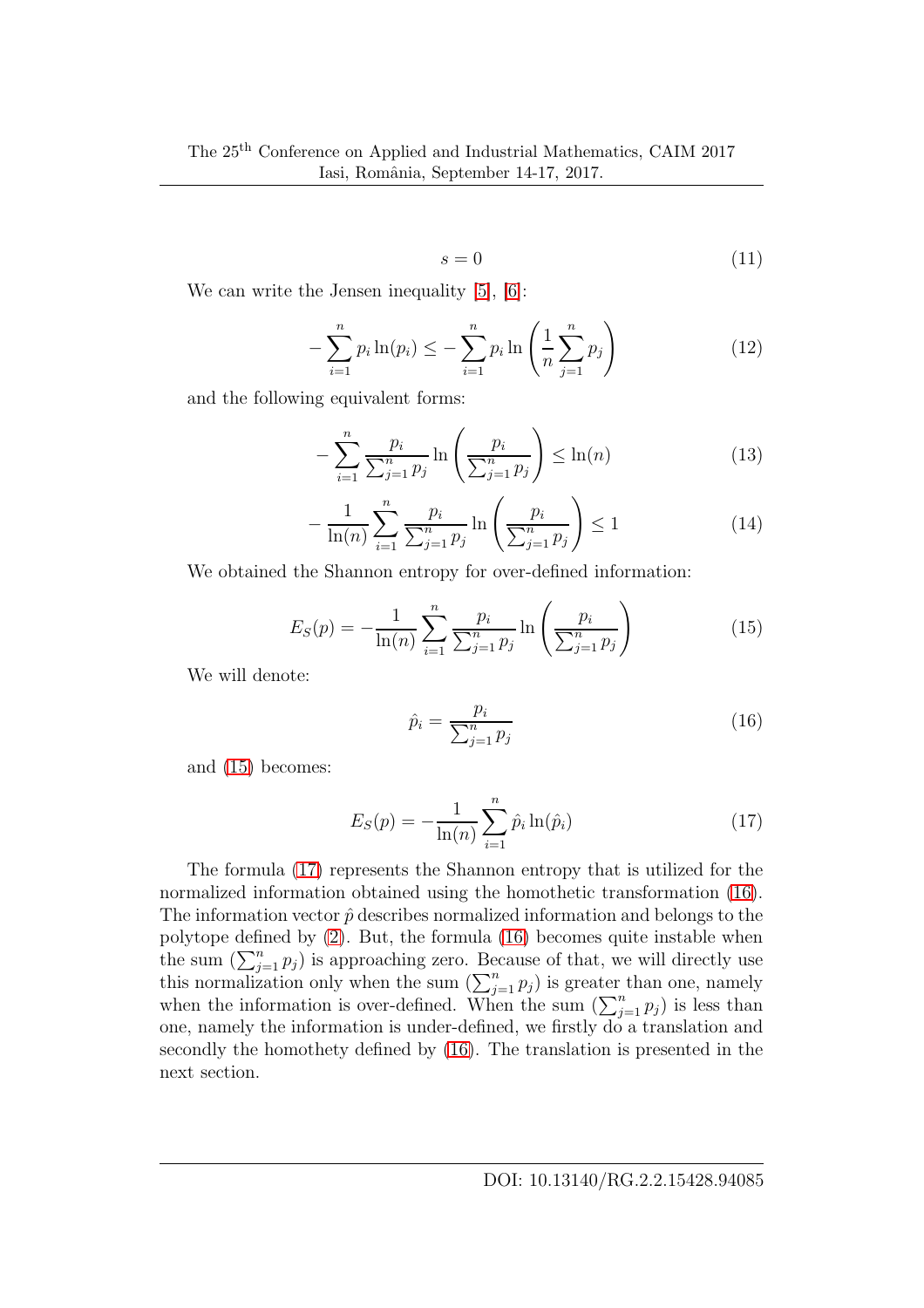# 3 Translation transformation for under-defined information

In the previous section, we have presented the normalization of over-defined information. This is reduced to a simple homothety [\[7\]](#page-16-2). As we have said earlier, the normalization of the under-defined information is done in two steps: a translation and then a homothety. We will construct the translation, starting from the assumption that two information vectors that have the same distances from the points with maximum certainty are equivalent and must have the same entropy or uncertainty. The points with maximum certainty are the vertices of the polytope described by [\(2\)](#page-1-1). In other words, we will associate to each information vector  $p$  describing an under-defined information, a vector that describes an over-defined information and keeps the distances from the vertices of the polytope defined by [\(2\)](#page-1-1). This condition ensures that we obtain an equivalent vector from the point of view of preserving the degree of uncertainty. In the next, we will consider two unit hypercubes: one in the *n*-dimensional space given by vector  $p$  defined by  $(1)$ and one in  $(n+1)$ -dimensional space given by vector P defined by [\(9\)](#page-2-1). The vertices of the polytope [\(2\)](#page-1-1) are the points where the Shannon entropy is zero and are described by vectors where a component is one and all the other  $(n-1)$  components are zero.

We consider an *n*-dimensional vector where the  $j<sup>th</sup>$  component is 1, namely:

$$
u = (0, \dots, 0, 1, 0, \dots, 0)
$$
\n(18)

and its extension in the  $(n + 1)$ -dimensional space with zero on the last position for imprecision parameter s:

$$
U = (u, 0) = (0, \dots, 0, 1, 0, \dots, 0, 0)
$$
\n
$$
(19)
$$

The vector obtained after the translation of vector p will be defined by formula:

$$
\tilde{p} = (p_1 + \vartheta, p_2 + \vartheta, \dots, p_n + \vartheta)
$$
\n(20)

The translation parameter  $\vartheta$  will be obtained solving the equation that preserves the distance:

<span id="page-4-0"></span>
$$
d(\tilde{p}, u) = d(P, U) \tag{21}
$$

Using the Euclidean distance, the equation [\(21\)](#page-4-0) becomes: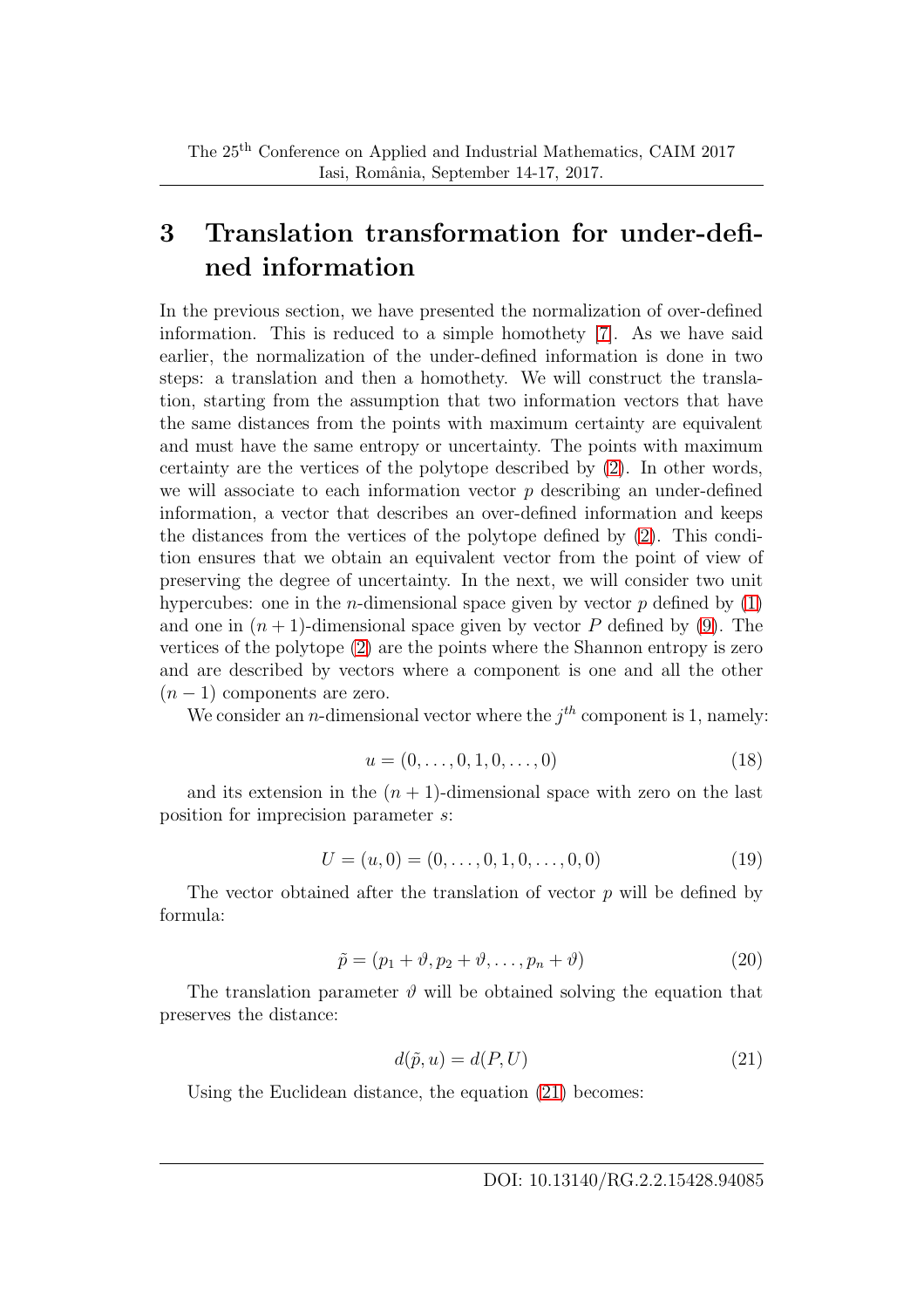$$
(p_j + \vartheta - 1)^2 + \sum_{\substack{i=1 \ i \neq j}}^n (p_i + \vartheta)^2 = (p_j - 1)^2 + \sum_{\substack{i=1 \ i \neq j}}^n p_i^2 + s^2 \tag{22}
$$

<span id="page-5-0"></span>
$$
n\vartheta^2 + 2\vartheta \left(\sum_{j=1}^n p_j - 1\right) - s^2 = 0\tag{23}
$$

We define the index of definedness by formula:

$$
\delta = \sum_{j=1}^{n} p_j - 1 \tag{24}
$$

and we obtain the following equation from [\(23\)](#page-5-0):

$$
n\vartheta^2 + 2\delta\vartheta - s^2 = 0\tag{25}
$$

Of course, there are two solutions:

$$
\vartheta_{1,2} = \frac{-\delta \pm \sqrt{\delta^2 + ns^2}}{n} \tag{26}
$$

Since we are interested in over-defined information, we will only consider the variant with plus and it results for the translation parameter the following value:

$$
\vartheta = \frac{-\delta + \sqrt{\delta^2 + ns^2}}{n} \tag{27}
$$

It results the translated vector components:

$$
\tilde{p}_i = p_i + \frac{\sqrt{\delta^2 + ns^2} - \delta}{n} \tag{28}
$$

The translated vector  $\tilde{p}$  represents over-defined information because it verifies the condition [\(5\)](#page-1-3), namely:

$$
\sum_{i=1}^{n} \tilde{p}_i = \sum_{i=1}^{n} p_i + n\vartheta
$$
\n(29)

$$
\sum_{i=1}^{n} \tilde{p}_i = \sum_{i=1}^{n} p_i - \delta + \sqrt{\delta^2 + ns^2}
$$
 (30)

$$
\sum_{i=1}^{n} \tilde{p}_i = 1 + \sqrt{\delta^2 + ns^2} \ge 1
$$
\n(31)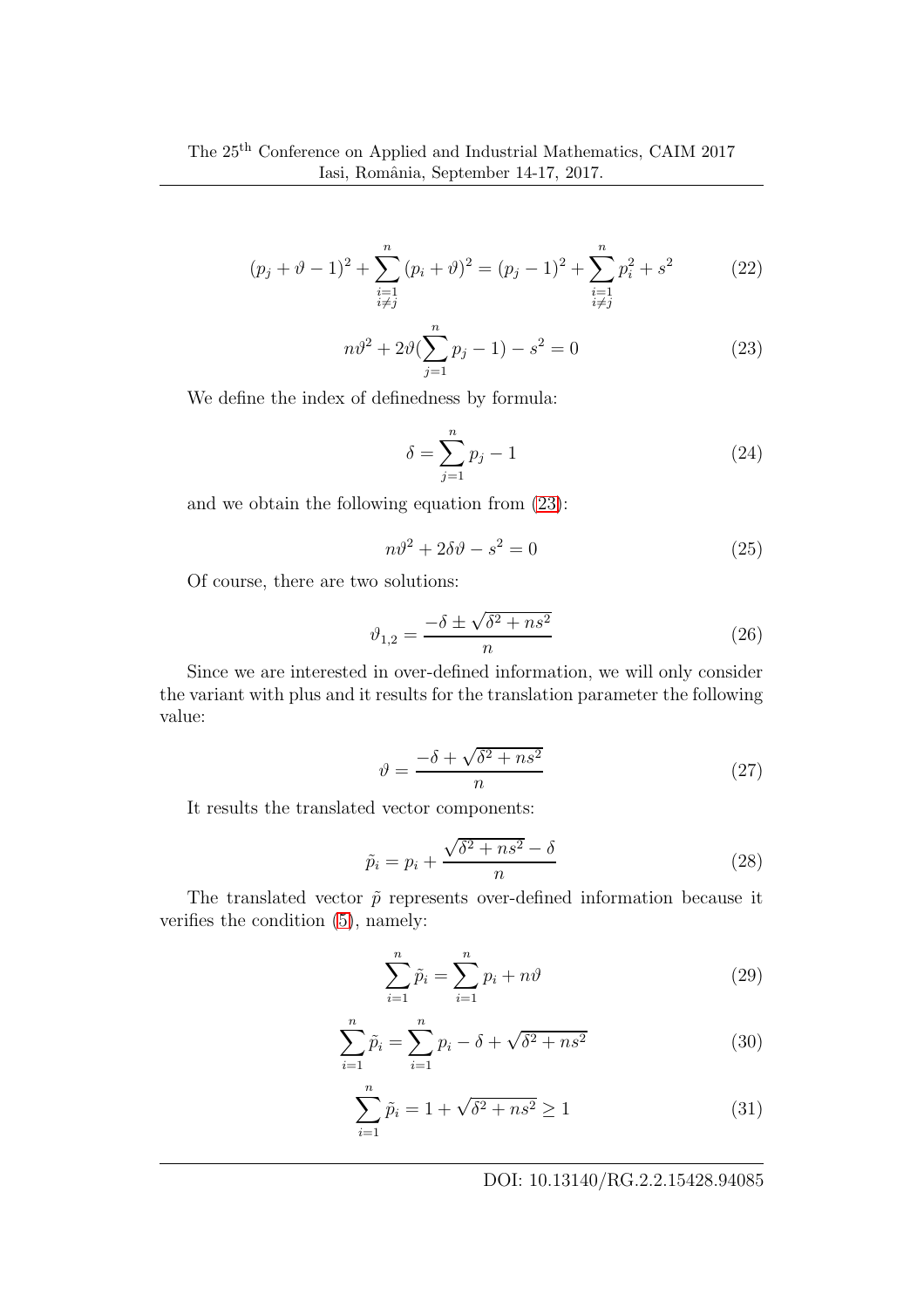In the second step, because the vector information  $\tilde{p}$  is over-defined, we can apply the homothetic transformation [\(16\)](#page-3-2) and at the end, it results the normalized vector  $\hat{p}$ .

$$
\hat{p}_i = \frac{\tilde{p}_i}{\sum_{j=1}^n \tilde{p}_j} \tag{32}
$$

# 4 The affine transformation for information normalization

After the presentation of the translation and homothetic transformations in the previous sections, we conclude that the normalized information vector is obtained applying an affine transformation [\[3\]](#page-15-1), [\[4\]](#page-15-2):

$$
\hat{p}_i = \alpha p_i + \beta \tag{33}
$$

where the two parameters  $(\alpha, \beta)$  are defined by:

$$
\alpha = \frac{1}{1 + \sqrt{\delta^2 + ns^2}}\tag{34}
$$

$$
\beta = \frac{\sqrt{\delta^2 + ns^2} - \delta}{1 + \sqrt{\delta^2 + ns^2}}
$$
\n(35)

and after all it is obtained the following formula:

<span id="page-6-2"></span>
$$
\hat{p}_i = \frac{p_i + \frac{\sqrt{\delta^2 + ns^2} - \delta}{n}}{1 + \sqrt{\delta^2 + ns^2}}
$$
\n(36)

In the next, we will consider the following two parameters: the degree of under-definedness:

<span id="page-6-0"></span>
$$
u = max(-\delta, 0) \tag{37}
$$

the degree of over-definedness:

<span id="page-6-1"></span>
$$
o = max(\delta, 0) \tag{38}
$$

Combining formulas [\(37\)](#page-6-0), [\(38\)](#page-6-1) and [\(36\)](#page-6-2) it results consequently:

$$
\hat{p}_i = \frac{p_i + \frac{\sqrt{\delta^2 + ns^2} - o + u}{n}}{1 + \sqrt{\delta^2 + ns^2}}
$$
\n(39)

DOI: 10.13140/RG.2.2.15428.94085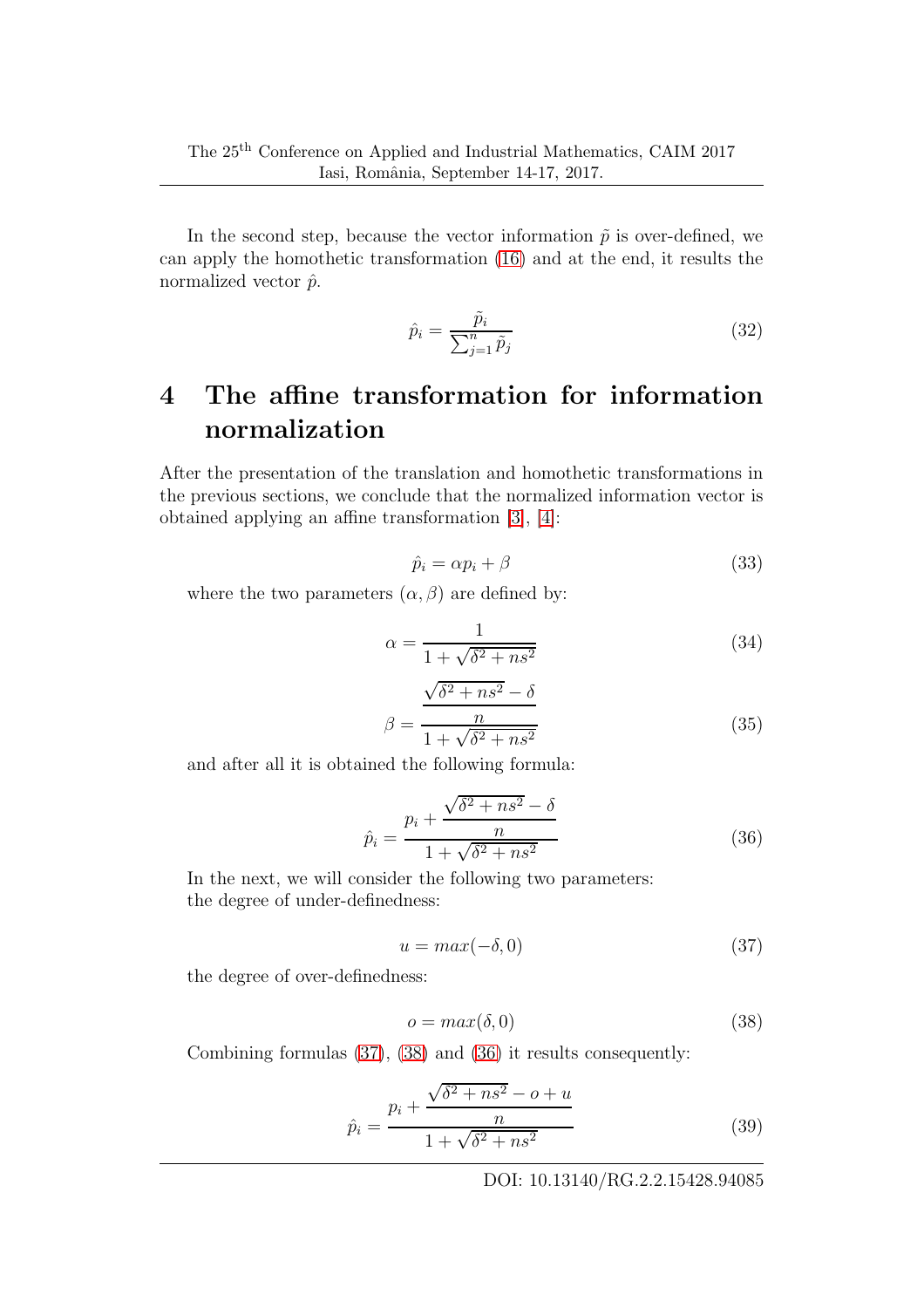$$
\hat{p}_i = \frac{p_i + \frac{2u}{n} + \frac{\sqrt{\delta^2 + ns^2} - o - u}{n}}{1 + \sqrt{\delta^2 + ns^2}}
$$
\n(40)

$$
\hat{p}_i = \frac{p_i + \frac{2u}{n} + \frac{\sqrt{\delta^2 + ns^2} - |\delta|}{n}}{1 + \sqrt{\delta^2 + ns^2}}
$$
\n(41)

We define the cumulated imprecision:

$$
h = \sqrt{\delta^2 + ns^2} - |\delta| \tag{42}
$$

As a final point, it results the formula for translated vector components:

$$
\hat{p}_i = \frac{p_i + \frac{2u + h}{n}}{1 + |\delta| + h} \tag{43}
$$

After this, we compute the Shannon entropy for under-defined or overdefined information and supplementary having a degree of imprecision:

$$
E_S(p) = -\frac{1}{\ln(n)} \sum_{i=1}^n \left( \frac{p_i + \frac{2u + h}{n}}{1 + |\delta| + h} \right) \ln \left( \frac{p_i + \frac{2u + h}{n}}{1 + |\delta| + h} \right) \tag{44}
$$

If the imprecision is zero, namely  $s = 0$ , it results  $h = 0$  and one obtains the particular form:

<span id="page-7-0"></span>
$$
\hat{p}_i = \frac{p_i + \frac{2u}{n}}{1 + |\delta|} \tag{45}
$$

<span id="page-7-1"></span>
$$
E_S(p) = -\frac{1}{\ln(n)} \sum_{i=1}^n \left( \frac{p_i + \frac{2u}{n}}{1 + |\delta|} \right) \ln \left( \frac{p_i + \frac{2u}{n}}{1 + |\delta|} \right) \tag{46}
$$

In addition we can compute the Onicescu informational energy [\[9\]](#page-16-4), the Tsallis entropy [\[10\]](#page-16-5), [\[15\]](#page-16-6) or Renyi entropy [\[11\]](#page-16-7):

Onicescu informational energy:

$$
E_O(p) = \sum_{i=1}^{n} \left( \frac{p_i + \frac{2u + h}{n}}{1 + |\delta| + h} \right)^2
$$
 (47)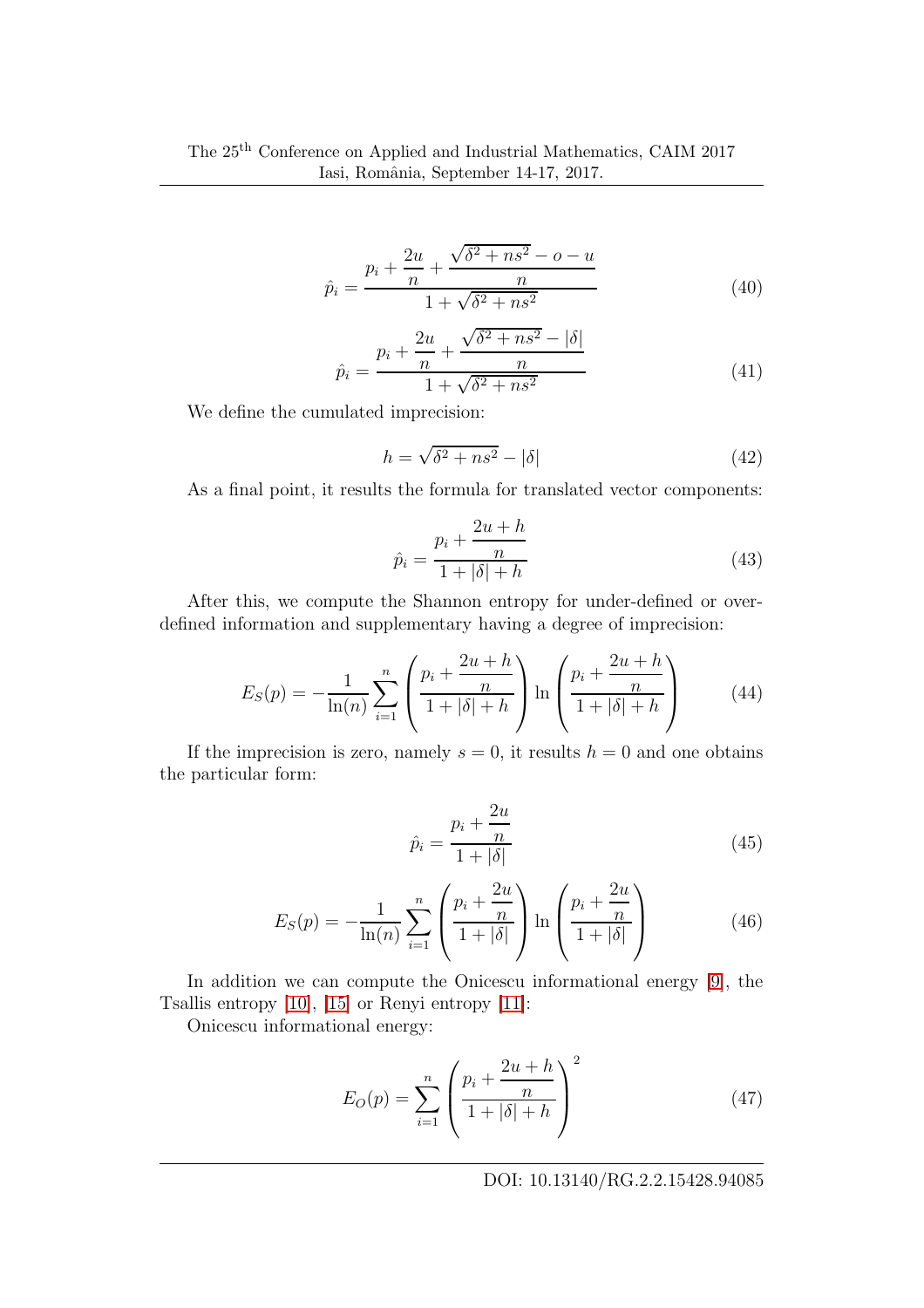Tsallis entropy:

$$
E_T(p) = \frac{1 - \sum_{i=1}^n \left(\frac{p_i + \frac{2u + h}{n}}{1 + |\delta| + h}\right)^{\alpha}}{\alpha - 1}
$$
(48)

Renyi entropy:

$$
E_R(p) = \frac{1 - \ln\left(\sum_{i=1}^n \left(\frac{p_i + \frac{2u + h}{n}}{1 + |\delta| + h}\right)^\alpha\right)}{1 - \alpha} \tag{49}
$$

where  $\alpha$  is a positive real number with  $\alpha \neq 1$ . When  $\alpha \rightarrow 1$  the Tsallis and Renyi entropies recover the Shannon entropy.

**Observation.** Usually, at practical level, we have  $\delta \approx 0$  and we can take into account the following approximation for cumulated imprecision:

$$
\sqrt{\delta^2 + ns^2} - |\delta| \approx s\sqrt{n} \tag{50}
$$

It is obtained:

<span id="page-8-0"></span>
$$
\hat{p}_i \approx \frac{p_i + \frac{2u + s\sqrt{n}}{n}}{1 + |\delta| + s\sqrt{n}}\tag{51}
$$

On the other hand, [\(51\)](#page-8-0) is the exact formula for imprecise and complete information.

## 5 Some particular cases for Shannon entropy

In the following we will present some particular cases for using of the Shannon entropy: neutrosophic information, bifuzzy information, intuitionistic fuzzy information, imprecise fuzzy information, and fuzzy partitions.

### 5.1 Three-valued Shannon entropy for neutrosophic information.

The neutrosophic information proposed by Smarandache [\[13\]](#page-16-8), [\[14\]](#page-16-9) is defined by three parameters: degree of truth  $T \in [0, 1]$ , degree of falsity  $F \in [0, 1]$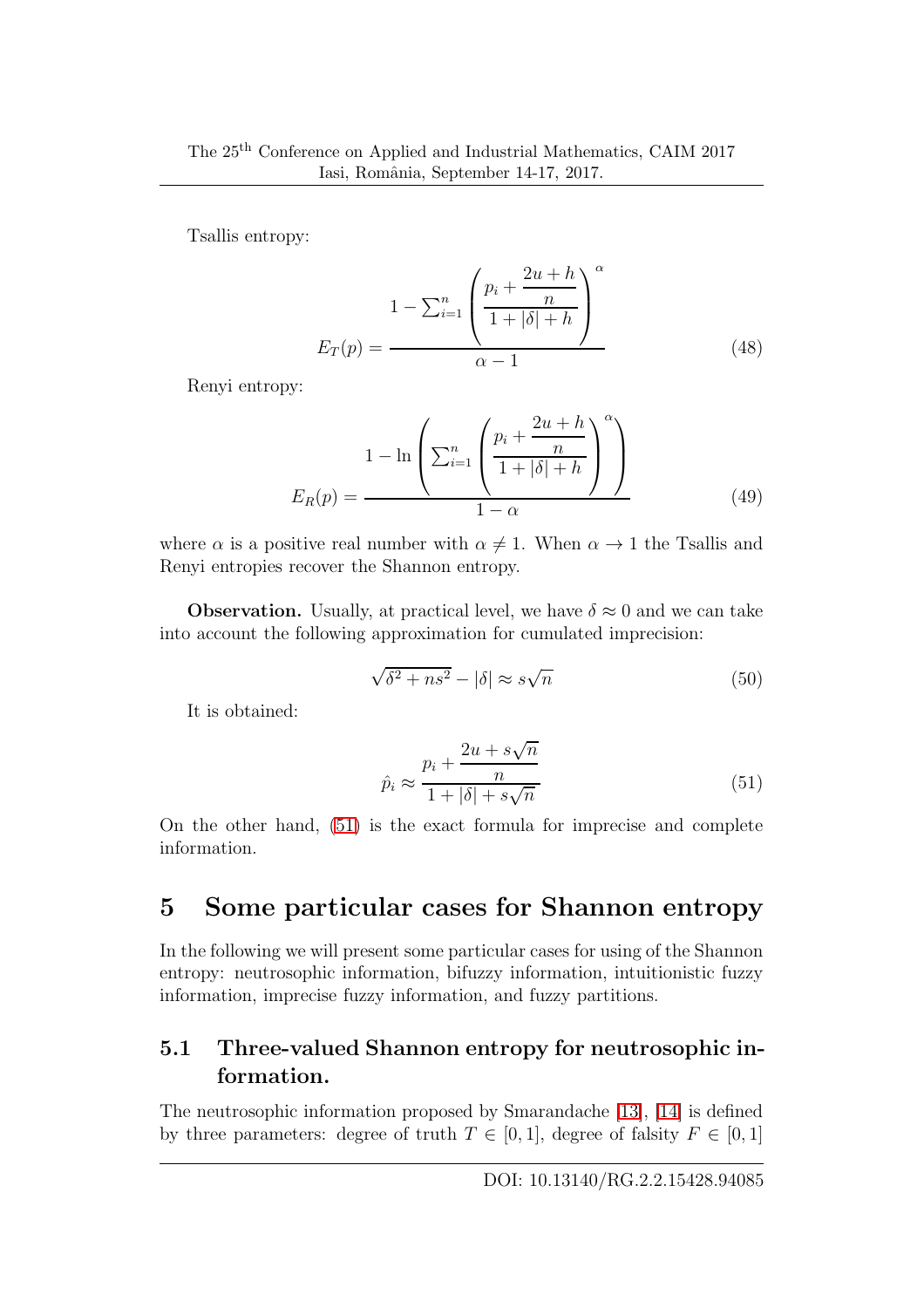and degree of neutrality  $I \in [0,1]$ . The vector  $p = (T, I, F)$  represents the primary information. We define the neutrosophic definedness and underdefinedness by following two formulas:

$$
D = T + F + I - 1\tag{52}
$$

$$
U = \max(-D, 0) \tag{53}
$$

If  $D < 0$  then the neutrosophic information is under-defined and if  $D > 0$ then the neutrosophic information is over-defined. In this case for threevalued Shannon entropy, we consider three points where the certainty is maximum, namely  $p_T = (1, 0, 0), p_I = (0, 1, 0)$  and  $p_F = (0, 0, 1)$ . Using [\(45\)](#page-7-0) it results the three-valued normalized information  $\hat{p} = (\hat{T}, \hat{I}, \hat{F})$ :

$$
\hat{T} = \frac{T + \frac{2U}{3}}{1 + |D|} \tag{54}
$$

$$
\hat{I} = \frac{I + \frac{2U}{3}}{1 + |D|}
$$
\n(55)

$$
\hat{F} = \frac{F + \frac{2U}{3}}{1 + |D|}
$$
\n(56)

The neutrosophic information  $(\hat{T}, \hat{I}, \hat{F})$  verifies the condition of the partition of unity:

$$
\hat{T} + \hat{I} + \hat{F} = 1\tag{57}
$$

The Shannon entropy is calculated using formula [\(46\)](#page-7-1) and it results:

$$
E_S(p) = -\frac{\left(\frac{T + \frac{2U}{3}}{1+|D|}\right) \ln\left(\frac{T + \frac{2U}{3}}{1+|D|}\right)}{\ln(3)} - \frac{\left(\frac{I + \frac{2U}{3}}{1+|D|}\right) \ln\left(\frac{I + \frac{2U}{3}}{1+|D|}\right)}{\ln(3)} - \frac{\left(\frac{F + \frac{2U}{3}}{1+|D|}\right) \ln\left(\frac{F + \frac{2U}{3}}{1+|D|}\right)}{\ln(3)}\right)}
$$
(55)

(58)

DOI: 10.13140/RG.2.2.15428.94085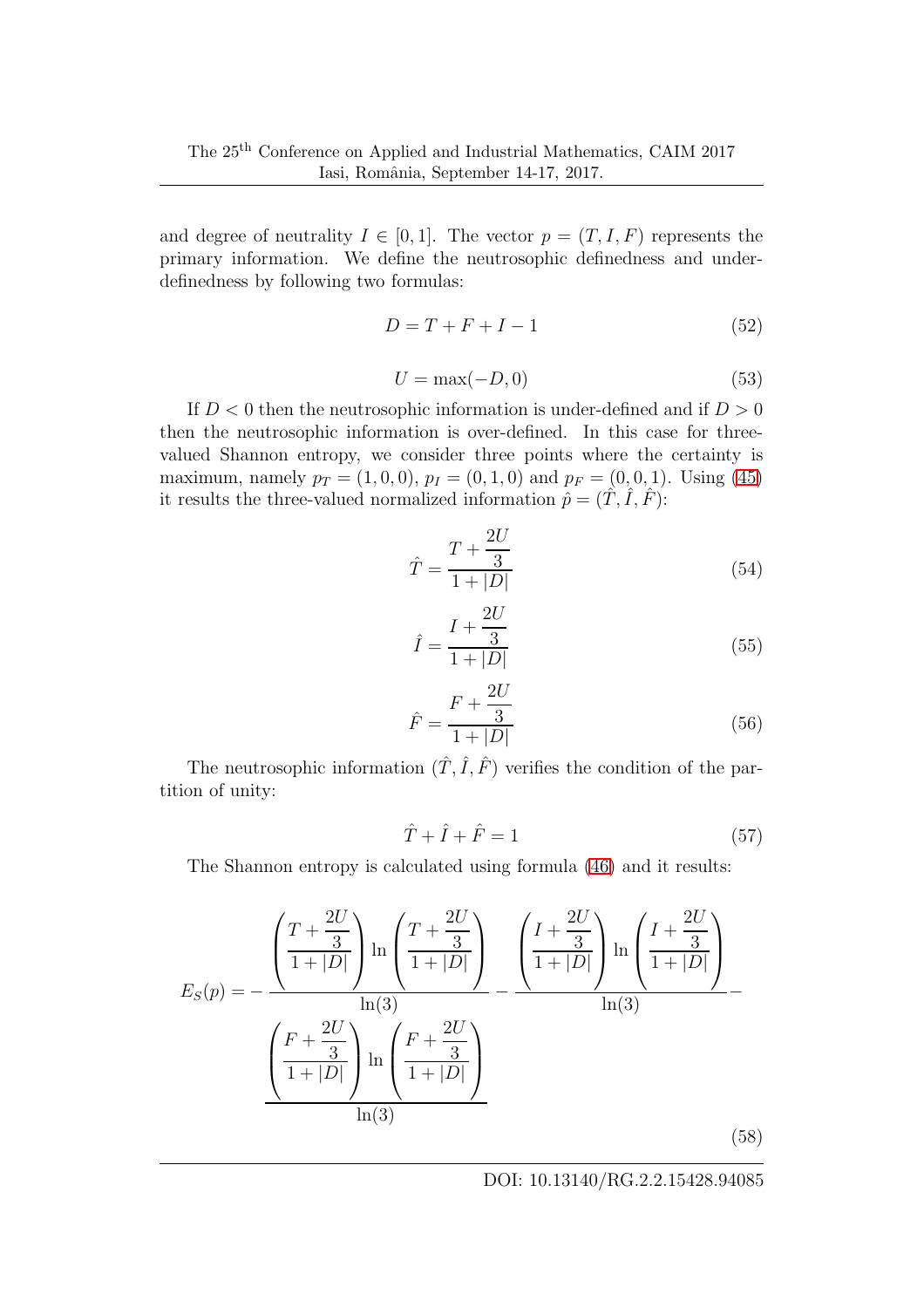### 5.2 Bi-valued Shannon entropy for neutrosophic information

The neutrosophic information is described by parameters: degree of truth  $\mu \in [0, 1]$ , degree of falsity  $\nu \in [0, 1]$  and degree of imprecision  $\omega \in [0, 1]$ .

Whe define the following parameters:

the bifuzzy definedness:

$$
\delta = \mu + \nu - 1 \tag{59}
$$

the bifuzzy incompleteness:

$$
\pi = \max(-\delta, 0) \tag{60}
$$

the cumulated imprecision:

$$
h = \sqrt{\delta^2 + 2\omega^2} - |\delta| \tag{61}
$$

In this case for bi-valued Shannon entropy, we consider two points where the certainty is maximum, namely  $p_T = (1, 0, 0)$  and  $p_F = (0, 1, 0)$ . It results its equivalent fuzzy degree of truth  $\hat{\mu}$  and its fuzzy degree of falsity  $\hat{\nu}$ :

$$
\hat{\mu} = \frac{\mu + \pi + \frac{h}{2}}{1 + |\delta| + h} \tag{62}
$$

$$
\hat{\nu} = \frac{\nu + \pi + \frac{h}{2}}{1 + |\delta| + h} \tag{63}
$$

The fuzzy information  $\hat{p} = (\hat{\mu}, \hat{\nu})$  represents the bi-valued normalized form of the primary information  $p = (\mu, \nu, \omega)$  and there exists the equality:

$$
\hat{\mu} + \hat{\nu} = 1 \tag{64}
$$

Using the fuzzy information  $\hat{p} = (\hat{\mu}, \hat{\nu})$  that was associated to the neutrosophic information  $p = (\mu, \nu, \omega)$  we will compute the bi-valued Shannon entropy by the following formula: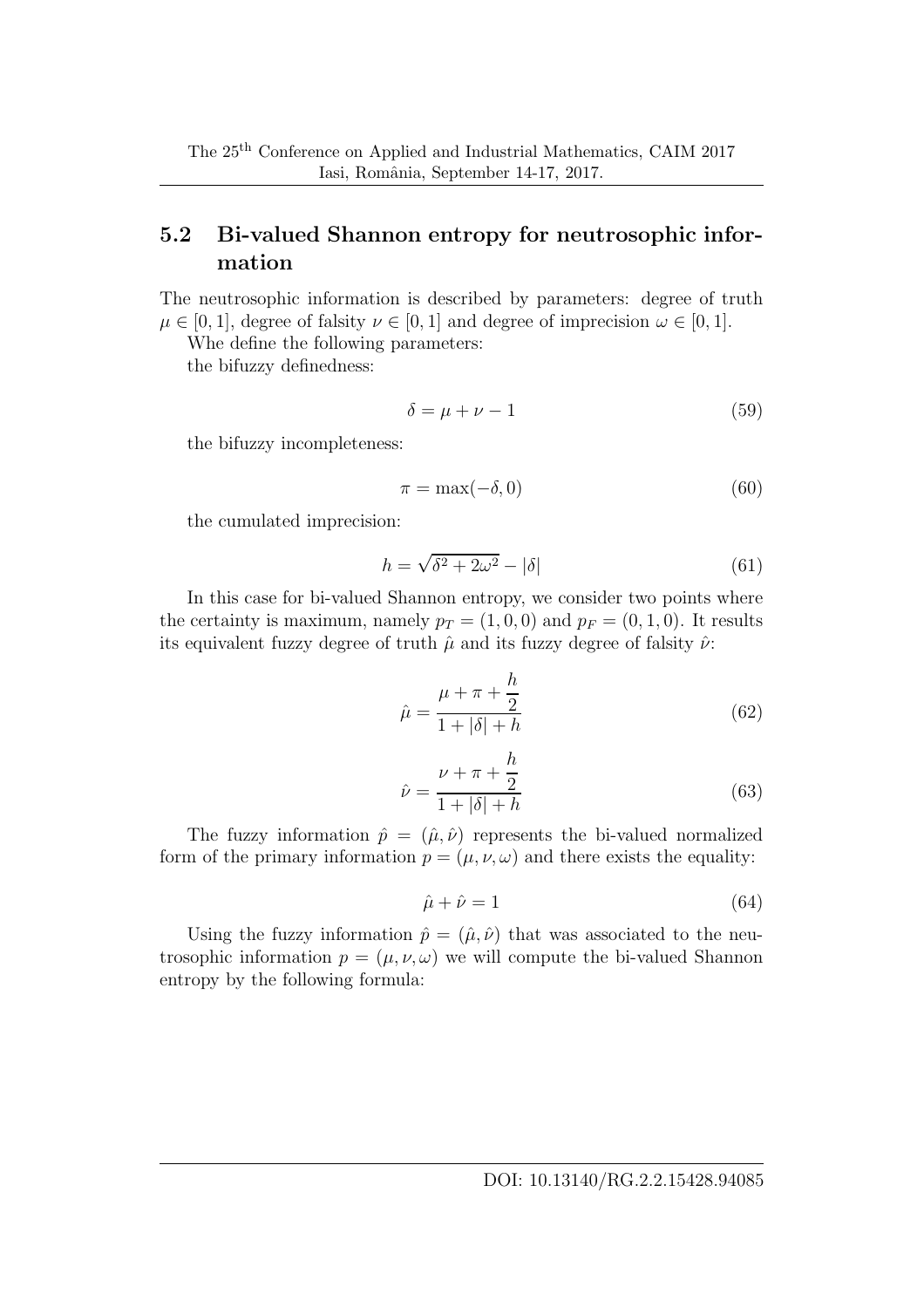$$
E_S(p) = -\frac{\left(\frac{\mu + \pi + \frac{h}{2}}{1 + |\delta| + h}\right) \ln\left(\frac{\mu + \pi + \frac{h}{2}}{1 + |\delta| + h}\right)}{\ln(2)} - \frac{\left(\frac{\nu + \pi + \frac{h}{2}}{1 + |\delta| + h}\right) \ln\left(\frac{\nu + \pi + \frac{h}{2}}{1 + |\delta| + h}\right)}{\ln(2)} \tag{65}
$$

#### 5.3 Shannon entropy for bifuzzy information

The bifuzzy information [\[1\]](#page-15-3), [\[2\]](#page-15-4) is described by two parameters: degree of truth  $\mu \in [0, 1]$  and degree of falsity  $\nu \in [0, 1]$ . We define the bifuzzy definedness  $\delta \in [-1, 1]$  and bifuzzy incompleteness  $\pi \in [0, 1]$  by:

$$
\delta = \mu + \nu - 1 \tag{66}
$$

$$
\pi = \max(-\delta, 0) \tag{67}
$$

In this case we consider two points where the certainty is maximum, namely  $p_T = (1,0)$  and  $p_F = (0,1)$ . We compute the fuzzy degree of truth  $\hat{\mu}$ and fuzzy degree of falsity  $\hat{\nu}$  using [\(45\)](#page-7-0) and it results:

$$
\hat{\mu} = \frac{\mu + \pi}{1 + |\delta|} \tag{68}
$$

$$
\hat{\nu} = \frac{\nu + \pi}{1 + |\delta|} \tag{69}
$$

There exists the equality:

$$
\hat{\mu} + \hat{\nu} = 1\tag{70}
$$

Using the associated fuzzy information  $\hat{p} = (\hat{\mu}, \hat{\nu})$  to the bifuzzy information  $p = (\mu, \nu)$  we will compute the Shannon entropy by the following formula derived from [\(46\)](#page-7-1):

$$
E_S(p) = -\frac{\left(\frac{\mu + \pi}{1 + |\delta|}\right) \ln\left(\frac{\mu + \pi}{1 + |\delta|}\right) + \left(\frac{\nu + \pi}{1 + |\delta|}\right) \ln\left(\frac{\nu + \pi}{1 + |\delta|}\right)}{\ln(2)}\tag{71}
$$

DOI: 10.13140/RG.2.2.15428.94085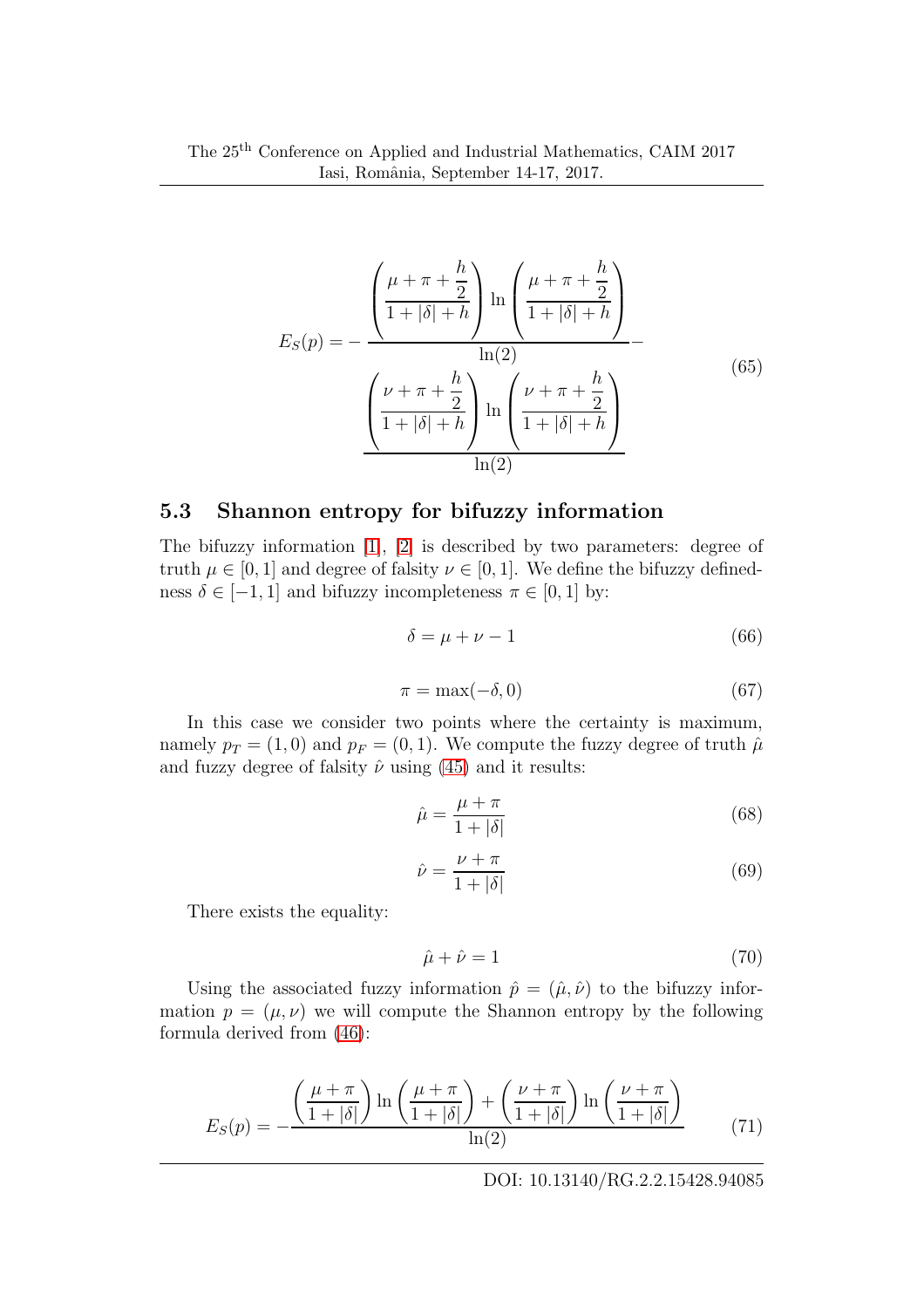### 5.4 Shannon entropy for intuitionistic fuzzy information

The intuitionistic fuzzy information [\[1\]](#page-15-3), [\[2\]](#page-15-4) is described by two parameters: degree of truth  $\mu \in [0, 1]$  and degree of falsity  $\nu \in [0, 1]$  verifying the following inequality  $1 \geq \mu + \nu$ .

We define the degree of incompleteness  $\pi$  by:

$$
\pi = 1 - \mu - \nu \tag{72}
$$

The information is under-defined or incomplete and we will associate the following fuzzy information with degree of truth  $\hat{\mu}$  and degree of falsity  $\hat{\nu}$ :

<span id="page-12-0"></span>
$$
\hat{\mu} = \frac{\mu + \pi}{1 + \pi} \tag{73}
$$

<span id="page-12-1"></span>
$$
\hat{\nu} = \frac{\nu + \pi}{1 + \pi} \tag{74}
$$

with:

$$
\hat{\mu} + \hat{\nu} = 1\tag{75}
$$

Using the associated fuzzy information  $\hat{p} = (\hat{\mu}, \hat{\nu})$  to the intuitionistic fuzzy information  $p = (\mu, \nu)$ , we will compute the Shannon entropy by the following formula derived from [\(46\)](#page-7-1):

$$
E_S(p) = -\frac{\left(\frac{\mu + \pi}{1 + \pi}\right) \ln\left(\frac{\mu + \pi}{1 + \pi}\right) + \left(\frac{\nu + \pi}{1 + \pi}\right) \ln\left(\frac{\nu + \pi}{1 + \pi}\right)}{\ln(2)}\tag{76}
$$

Equivalent with:

<span id="page-12-2"></span>
$$
E_S(p) = -\frac{\left(\frac{\bar{\mu}}{\bar{\mu} + \bar{\nu}}\right) \ln\left(\frac{\bar{\mu}}{\bar{\mu} + \bar{\nu}}\right) + \left(\frac{\bar{\nu}}{\bar{\mu} + \bar{\nu}}\right) \ln\left(\frac{\bar{\nu}}{\bar{\mu} + \bar{\nu}}\right)}{\ln(2)} \tag{77}
$$

where the negation is calculated using formula:

$$
\bar{x} = 1 - x \tag{78}
$$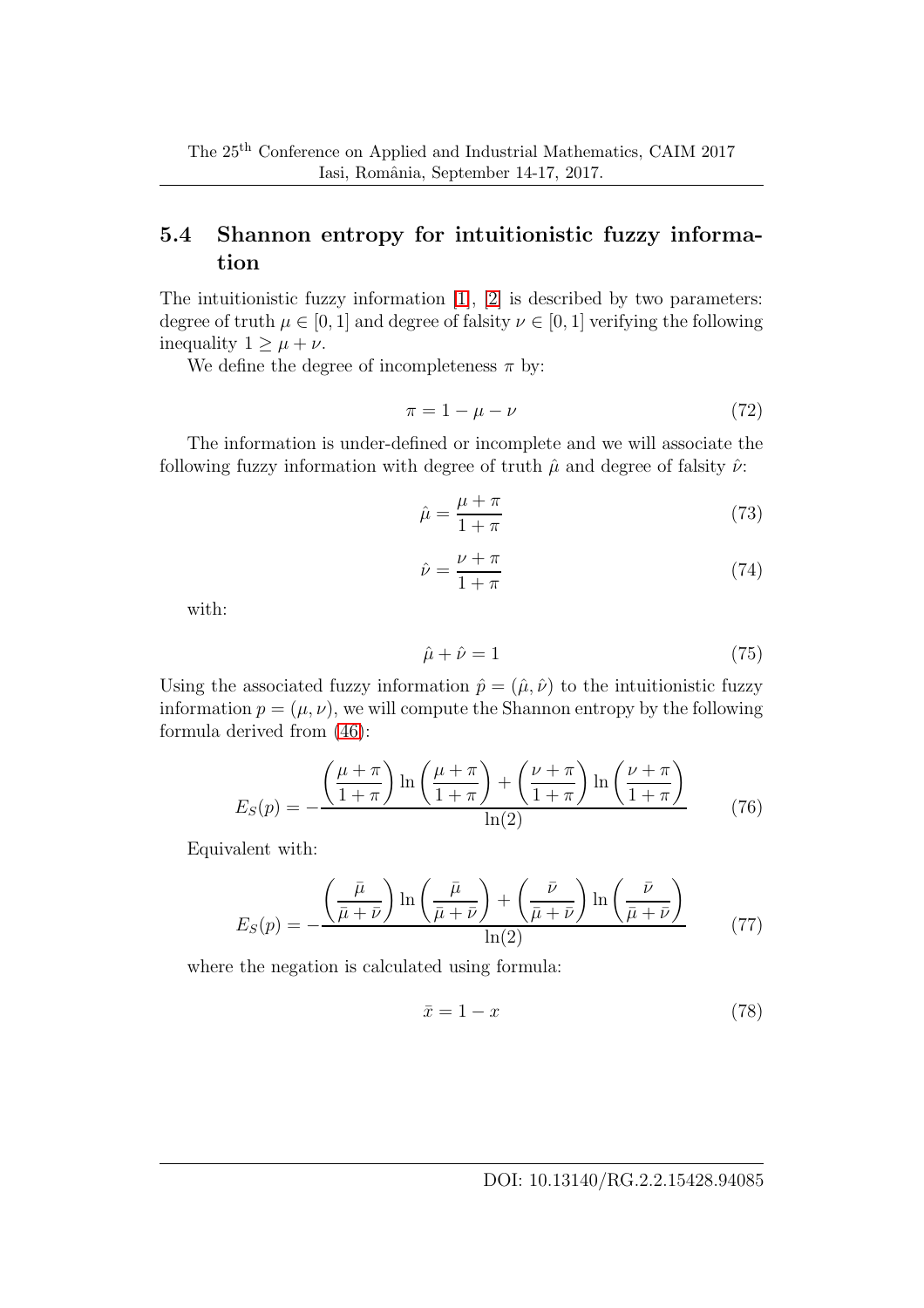### 5.5 Shannon entropy for imprecise fuzzy information

The fuzzy information [\[16\]](#page-16-10) is described by the degree of truth  $\mu \in [0,1]$ while the imprecise fuzzy information is described by the pair  $p = (\mu, \sigma)$ , where  $\mu \in [0,1]$  is the degree of truth and  $\sigma \in \left[0, \frac{1}{2}\right]$ 2 1 is the degree of imprecision. We must mention that  $\nu = 1 - \mu$  represents the degree of falsity. The imprecise fuzzy information can be seen as particular neutrosophic case where  $(T, I, F)$  are defined by:

$$
T = \mu
$$

$$
I = 2\sigma
$$

$$
F = 1 - \mu
$$

In this framework, it results the following particular values for definedness  $δ$ , cumulated imprecision h, fuzzy degree of truth  $\hat{\mu}$  and fuzzy degree of falsity  $\hat{\nu}$ :

$$
\delta = \mu + \nu - 1 = 0 \tag{79}
$$

$$
h = 2\sigma\sqrt{2} \tag{80}
$$

$$
\hat{\mu} = \frac{\mu + \sigma\sqrt{2}}{1 + 2\sigma\sqrt{2}}\tag{81}
$$

$$
\hat{\nu} = \frac{\nu + \sigma\sqrt{2}}{1 + 2\sigma\sqrt{2}}\tag{82}
$$

with:

$$
\hat{\mu} + \hat{\nu} = 1 \tag{83}
$$

Using [\(46\)](#page-7-1), we obtain Shannon entropy for imprecise fuzzy information:

$$
E_S(p) = -\frac{\left(\frac{\mu + \sigma\sqrt{2}}{1 + 2\sigma\sqrt{2}}\right)\ln\left(\frac{\mu + \sigma\sqrt{2}}{1 + 2\sigma\sqrt{2}}\right) + \left(\frac{\nu + \sigma\sqrt{2}}{1 + 2\sigma\sqrt{2}}\right)\ln\left(\frac{\nu + \sigma\sqrt{2}}{1 + 2\sigma\sqrt{2}}\right)}{\ln(2)}\tag{84}
$$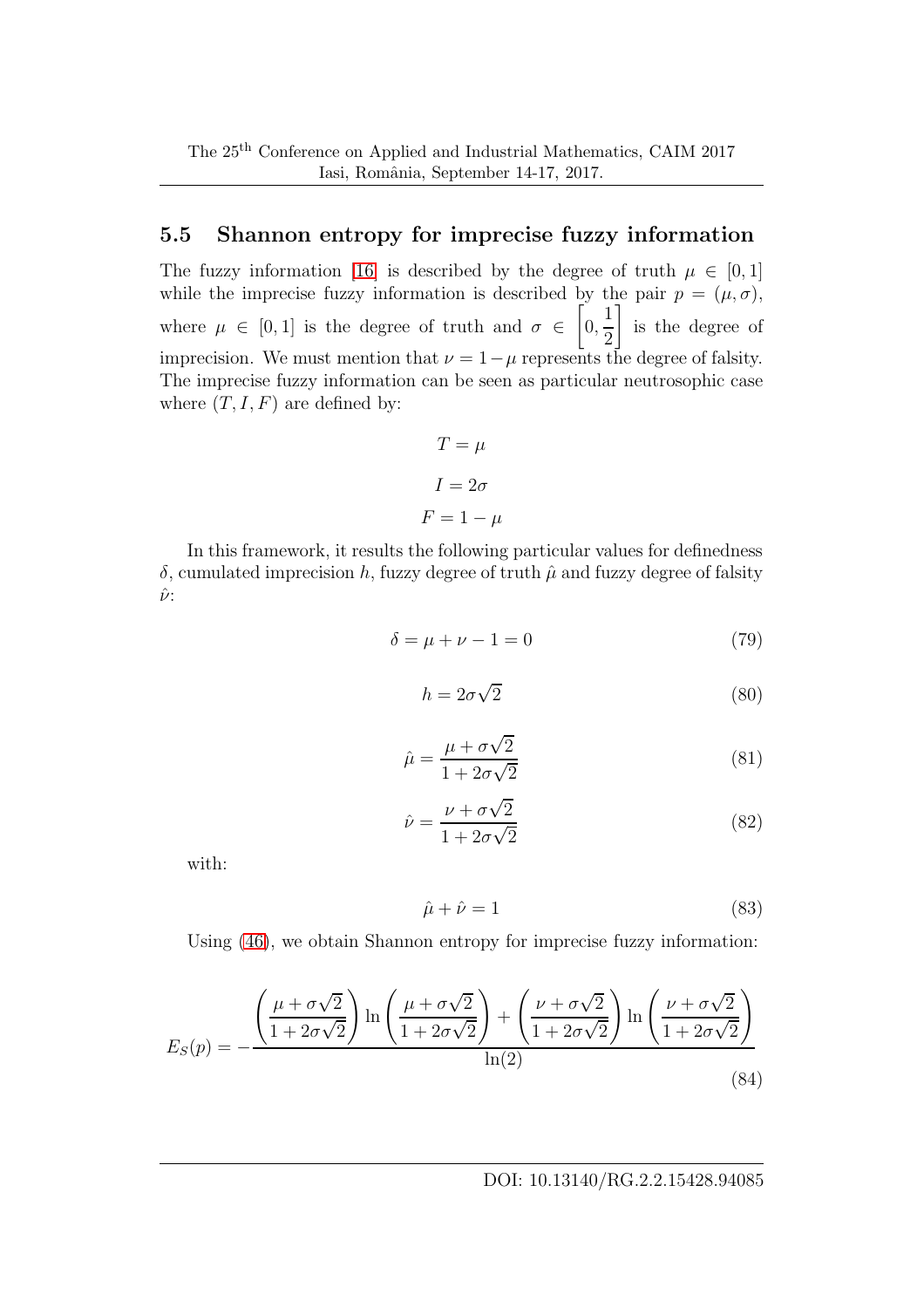### 5.6 Bi-valued Shannon entropy for fuzzy partition

We consider the fuzzy partition  $(w_1, w_2, \ldots, w_n)$  and there exists the equality,

$$
w_1 + w_2 + \ldots + w_n = 1 \tag{85}
$$

We order the membership functions and get the following decreasing set of values:

$$
o_1 \ge o_2 \ge \ldots \ge o_n \tag{86}
$$

where

$$
o_1 = max(w_1, w_2, \dots, w_n) \tag{87}
$$

and

$$
o_n = min(w_1, w_2, \dots, w_n) \tag{88}
$$

Firstly, we construct an intuitionistic fuzzy representation where  $\mu = o_1$ ,  $\nu = o_2$  and  $\pi = 1 - o_1 - o_2$ . Secondly, we construct the fuzzy representation where  $\hat{\mu}$  and  $\hat{\nu}$  are defined by [\(73\)](#page-12-0) and [\(74\)](#page-12-1). It results:

$$
\hat{\mu} = \frac{o_1 + \pi}{1 + \pi} \tag{89}
$$

$$
\hat{\nu} = \frac{o_2 + \pi}{1 + \pi} \tag{90}
$$

Using formula [\(46\)](#page-7-1) for associated fuzzy information  $(\hat{\mu}, \hat{\nu})$ , one obtains the bi-valued Shannon entropy for the fuzzy partition  $w$ :

$$
E_S(w) = -\frac{\left(\frac{o_1 + \pi}{1 + \pi}\right) \ln\left(\frac{o_1 + \pi}{1 + \pi}\right) + \left(\frac{o_2 + \pi}{1 + \pi}\right) \ln\left(\frac{o_2 + \pi}{1 + \pi}\right)}{\ln(2)} \tag{91}
$$

with its equivalent form derived from  $(77)$ :

$$
E_S(w) = -\frac{\left(\frac{\bar{\sigma_1}}{\bar{\sigma_1} + \bar{\sigma}_2}\right) \ln\left(\frac{\bar{\sigma}_1}{\bar{\sigma_1} + \bar{\sigma}_2}\right) + \left(\frac{\bar{\sigma}_2}{\bar{\sigma_1} + \bar{\sigma}_2}\right) \ln\left(\frac{\bar{\sigma}_2}{\bar{\sigma_1} + \bar{\sigma}_2}\right)}{\ln(2)}\tag{92}
$$

There are other non-logarithmic formulas for bi-valued fuzzy partition entropy computing such as the following three: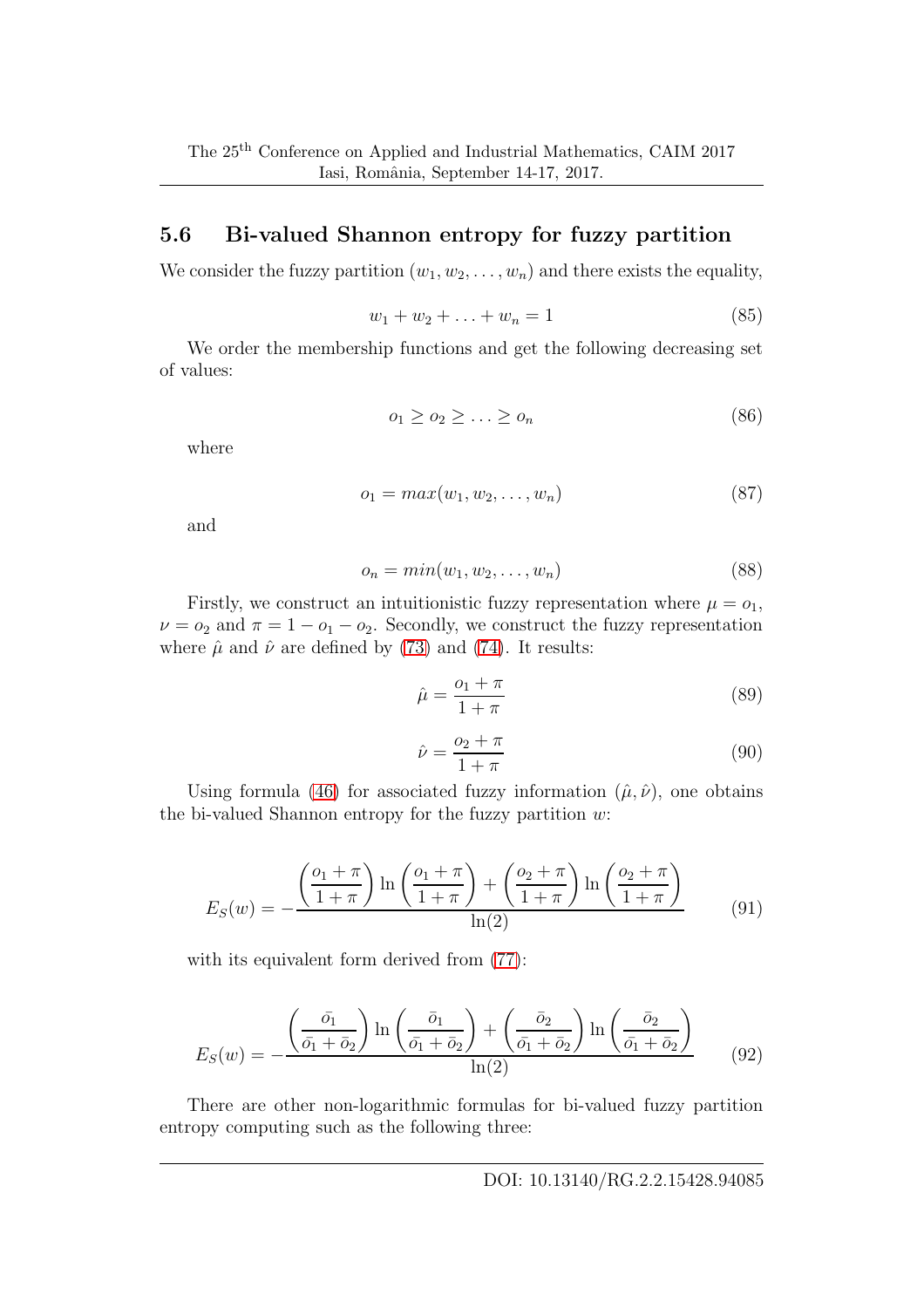$$
E_K(w) = 1 - \frac{|o_1 - o_2|}{1 + \pi} \tag{93}
$$

$$
E_E(w) = \sqrt{\frac{1 - 2o_1 + \sum_{i=1}^n o_i^2}{1 - 2o_2 + \sum_{i=1}^n o_i^2}}
$$
(94)

$$
E_P(w) = \frac{1 - o_1}{1 - o_2} = \frac{\bar{o_1}}{\bar{o_2}}
$$
\n(95)

## 6 Conclusion

The article presents a method of using Shannon entropy for under-defined or over-defined information with a certain degree of imprecision. For this purpose, a two-step normalization procedure is proposed: a translation and a homothetic one. After the presentation, the procedure is used for calculating Shannon's entropy in the case of particular representations of information such as neutrosophic information, bifuzzy information, intuitionistic fuzzy information, imprecise fuzzy information and fuzzy partitions. In the case of neutrosophic information, two variants are possible: the first is the trivalent variant in which the certainty has three prototypes: true, neutral and false; the second is the bivalent variant in which the certainty has two prototypes: true and false. The article mentions that the presented method of normalization can be used for other formulas such as Onicescu information energy, Tsallis entropy or Renyi entropy.

## <span id="page-15-3"></span>References

- <span id="page-15-4"></span>1. K. T. Atanassov, Intuitionistic fuzzy sets. Fuzzy Sets Syst. 20, 87-96, 1986.
- 2. K. T. Atanassov, Intuitionistic Fuzzy Sets: Theory and Applications. Studies in Fuzziness and Soft Computing, vol. 35, Physica-Verlag, Heidelberg ,1999.
- <span id="page-15-2"></span><span id="page-15-1"></span>3. M. Berger, Geometry I, Berlin, Springer, ISBN 3-540-11658-3, 1987.
- 4. M. Hazewinkel, Affine transformation, Enciclopedia of Mathematics, Springer, ISBN 978-1-75608-010-4, 2001.
- <span id="page-15-0"></span>5. M. Hazewinkel, Encyclopedia of Mathematics, Springer, ISBN 978-1- 55608-010-4, 2001.